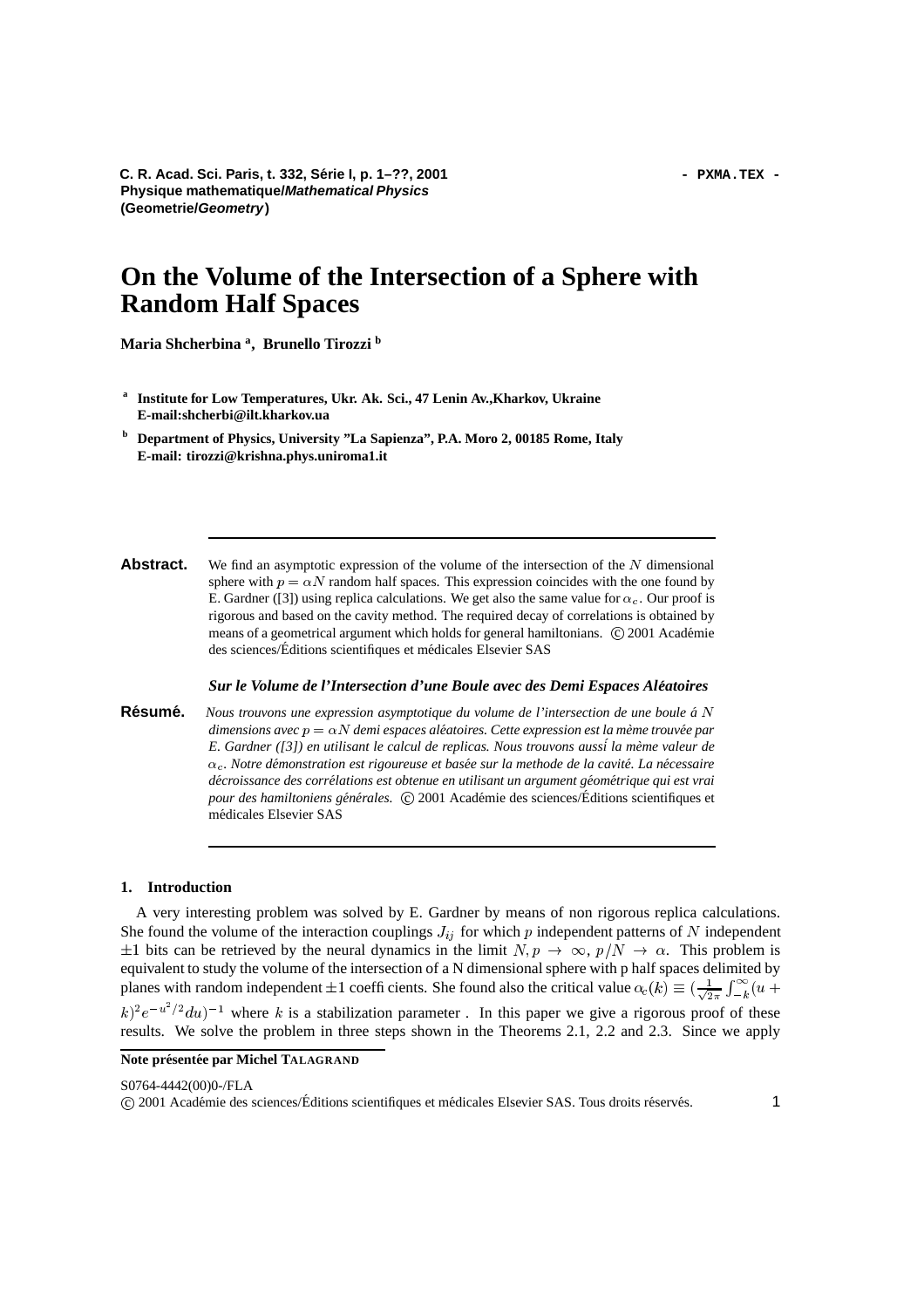# **M. Shcherbina, B. Tirozzi**

the cavity method for proving this result we need to show the factorization of the correlation functions. We get this property from a general geometrical statement proved in Theorem 2.1. We consider a general convex hamiltonian and the partition function generated by it. We substitute the integration with respect to "spins" (state variables) by the integration over the energy  $U$  (the value of our Hamiltonian). Then the Gibbs average of any linear combination of "spins" can be obtained as a two-dimensional integral of the energy  $U$  and the "partial entropy", which is given by the logarithm of the volume of the intersection of the level surfaces with the family of parallel hyperplanes generated by our linear combination. Since the level surfaces of the convex functions are convex, to study such intersection we apply a theorem of classical geometry known since the nineteenth century as the Brunn-Minkowski theorem ([2]). From this theorem we obtain that the "partial entropy" is a concave function. Thus, we can apply the Laplace method to evaluate the Gibbs averages and so we obtain the factorization of correlation functions. We notice that a similar idea was used in [1].

In Theorem (2.1) we show the derivation of self-consistent equations for the order parameters of our model. In order to do this we use a common trick: substitute the  $\theta$ -functions appearing in the expression of the partition function

$$
\Theta_{N,p}(k) = \sigma_N^{-1} \int_{(\mathbf{J},\mathbf{J})=N} d\mathbf{J} \prod_{\mu=1}^p \theta(N^{-1/2}(\xi^{(\mu)}, \mathbf{J}) - k)
$$
(1)

by some smooth functions which depend on the small parameter  $\varepsilon$  and tend, as  $\varepsilon \to 0$ , to the  $\theta$ -functions. We choose for this purpose  $H(x \varepsilon^{-1/2})$ , where H is the *erf*-function. The proof of Theorem 2.2 is based on the the application to the Gardner problem of the so-called cavity method, the rigorous version of which was proposed in [6] and developed in [7], [8],[9]. But in the previous papers ([6],[7], [8]) we assumed the self-averaging of the order parameters which allowed us to show the factorisation of the correlation functions. Here we derived the factorisation from the geometrical statement of Brunn-Minkowski theorem which holds for any values of  $\alpha$  and  $k$  and so we got the rigorous proof of all the result of Gardner. As far as we know this is one of the first problems of spin glass theory completely solved (i.e. for all values of  $\alpha$  and  $k$ ) in a rigorous way. A possible explanation is that in the Gardner problem the so-called replica symmetry solution is true for all  $\alpha$  and  $k$ , while e.g. in the Hopfield and Sherrington-Kirkpatrick models the replica symmetry solution is valid only for small enough  $\alpha$  or for high temperatures (see [5] for the physical theory and [9], [10], [12], [13] for the respective rigorous results). Also only the case of small enough  $\alpha$  was studied rigorously for the Gardner-Derrida [4] model (see [14]). In Theorem (2.3) we make our last step studying the limiting transition  $\varepsilon \to 0$ . We prove that the product of  $\alpha N \theta$ -functions in (1) can be replaced by the product of  $H(\frac{x}{\sqrt{\epsilon}})$  with an error going to zero when  $\epsilon \to 0$ . This part is the most difficult from the technical point of view.

#### **2. Main Results**

As it was mentioned above, we start from the general statement, which allows us to prove the factorisation of all correlation functions for a large class of models.

Let  $\{\Phi_N(\boldsymbol{J})\}_{N=1}^\infty$  ( $\boldsymbol{J} \in \mathbb{R}^N$ ) be a system of convex functions which have third derivatives bounded Let  $\{P_N(\mathbf{J})\}_{N=1}^{\infty}$  ( $\mathbf{J} \in \mathbf{R}^N$ ) be a system of convex functions which have time derivatives bound-<br>in any compact. Consider also a system of convex domains  $\{\Gamma_N\}_{N=1}^{\infty}$  ( $\Gamma_N \subset \mathbf{R}^N$ ) whose boundaries consist of a finite number (may be depending on  $N$ ) of smooth pieces. We remark here that for the Gardner problem we need to study  $\Gamma_N$  which is the intersection of  $\alpha N$  half-spaces but in Theorem 2.1 we consider a more general sequence of convex sets. Define the Gibbs measure and the free-energy  $\langle .\rangle_{\Phi_N} \equiv \Sigma_N^{-1}$  /  $d\bm{J} (.)$  ex **All Andrews Controllers**  $\big(\,.\big) \exp\{-\Phi_N(\boldsymbol{J})\}\, , \Sigma_N(\Phi_N) \equiv \int \ d\boldsymbol{J} \exp\{\,$  $d\bm{J} \exp\{-\Phi_N(\bm{J})\}, f_N(\Phi_N) \equiv \frac{1}{N} \log \Sigma_N$  $\frac{1}{N}\log \Sigma_N(\Phi_N)$ . Denote  $\tilde{\Omega}_N(U) \equiv \{ \mathbf{J} : \Phi_N(\mathbf{J}) \leqslant NU \}, \Omega_N(U) \equiv \tilde{\Omega}_N(U) \cap \Gamma_N, \mathcal{D}_N(U) \equiv \tilde{\mathcal{D}}_N(U) \cap \Gamma_N$ , where

Denote  $\Omega_N(U) \equiv \{ \mathbf{J} : \Phi_N(\mathbf{J}) \leqslant NU \}$ ,  $\Omega_N(U) \equiv \Omega_N(U) \cap \Gamma_N$ ,  $\mathcal{D}_N(U) \equiv \mathcal{D}_N(U) \cap \Gamma_N$ ,  $\mathcal{D}_N(U) \equiv \mathcal{D}_N(U) \cap \Gamma_N$ ,  $\mathcal{D}_N(U)$  is the boundary of  $\tilde{\Omega}_N(U)$ . Then define  $f_N^*(U) = \frac{1}{N} \log \int_{\mathbf{J} \in \mathcal{D}_N(U)} d\mathbf{$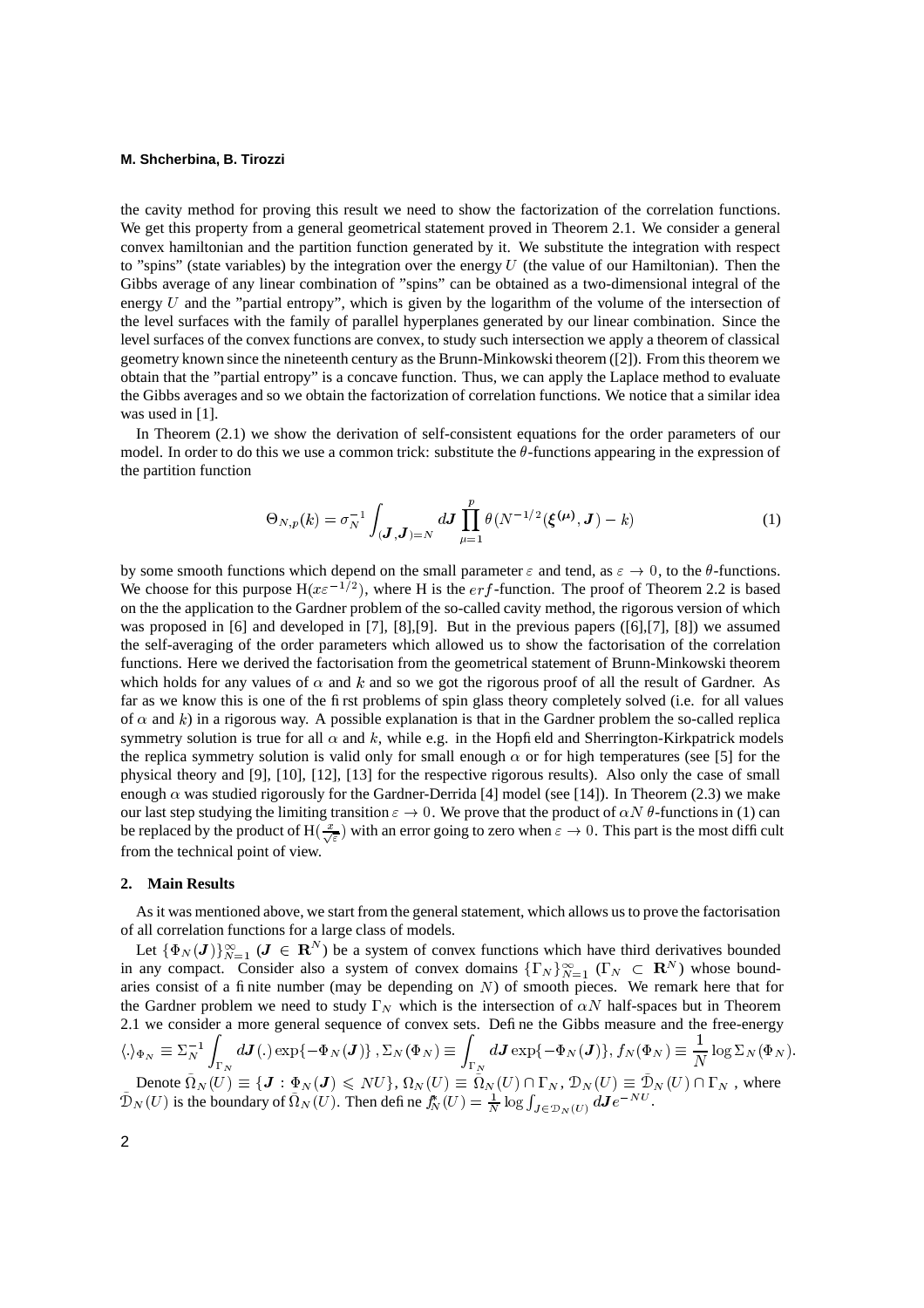# **On the volume of the intersection**

THEOREM 2.1. – Let the functions  $\Phi_N(\mathbf{J})$  satisfy the conditions:  $\frac{d^2}{dt^2}\Phi_N(\mathbf{J})$ . . . . THEOREM 2.1. – Let the functions  $\Phi_N(\mathbf{J})$  satisfy the conditions:  $\frac{d^2}{dt^2}\Phi_N(\mathbf{J} + te)|_{t=0} \geq C_0 > 0$  for any  $e \in \mathbb{R}^N$ ,  $(|e| = 1)$  and uniformly in any set  $|\mathbf{J}| \leq N^{1/2}R_1$ ,  $\Phi_N(\mathbf{J}) \geq C_1(\mathbf{J}, \mathbf{J})$  as  $\int_{t_1}^{t_2} \Phi_N(J) \geq C_1(J, J) \text{ as } (J, J) > NR^2$ *and for any*  $U > U_{min} \equiv \frac{1}{2}$  $\sim$  111.111.  $\lim_{\Delta} N^{-1} \Phi_N(\boldsymbol{J}) \equiv N^{-1} \Phi_N(\boldsymbol{J}^*) \; |\nabla \Phi_N(\boldsymbol{J})| \le N^{1/2} C_2(U) \; \text{as} \; \boldsymbol{J} \in \tilde{\Omega}_N(U)$ with some positive N-independent  $C_0$ ,  $C_1$ ,  $C_2(U)$  and  $C_2(U)$  continuous in U.

Assume also, that there exists some finite N-independent  $C_3$  such that  $f_N(\Phi_N) \geq -C_3$ . Then

$$
|f_N(\Phi_N) - f_N^*(U_*)| \le O(\frac{\log N}{N}), \quad \left(U_* \equiv \frac{1}{N} \langle \Phi_N \rangle_{\Phi_N}\right). \tag{2}
$$

*Moreover, for any*  $\mathbf{e} \in \mathbf{R}^{N}$  ( $|\mathbf{e}| = 1$ ) and any natural  $p$ 

$$
\langle (\dot{\boldsymbol{J}}, \mathbf{e})^p \rangle_{\Phi_N} \leqslant C(p) \quad (\dot{J}_i \equiv J_i - \langle J_i \rangle_{\Phi_N}) \tag{3}
$$

with some positive  $N$ -independent  $C(p)$ .

Theorem 2.1 has two rather important consequences.

In fact under the conditions of Theorem 2.1 for any  $U > U_{min}$  and uniformly in N

$$
f_N^*(U) = \min_{z>0} \{ f_N(z\Phi_N) + zU \} + O(\frac{\log N}{N}); \quad \frac{1}{N^2} \sum_i \langle j_i j_j \rangle_{\Phi_N}^2 \le \frac{C}{N}.
$$
 (4)

We notice also that the the second relation can be obtained from Brascamb-Lieb inequalities ([1]). To found the free energy of the model (1) and to derive the replica symmetry equations for the order parameters we introduce the "regularised" Hamiltonian, depending on the small parameter  $\varepsilon > 0$ 

$$
\mathcal{H}_{N,p}(\boldsymbol{J},k,h,z,\varepsilon) \equiv -\sum_{\mu=1}^{p} \log H\left(\frac{k - (\boldsymbol{\xi}^{(\mu)},\boldsymbol{J})N^{-1/2}}{\sqrt{\varepsilon}}\right) + h(\boldsymbol{h},\boldsymbol{J}) + \frac{z}{2}(\boldsymbol{J},\boldsymbol{J}),
$$
(5)

where the function H(x) is defined as H(x)  $\equiv \frac{1}{\sqrt{2}} \int_x^{\infty} e^{-t^2/2} dt$  and  $h = (h_1, ..., h_N)$  is an external random field with independent Gaussian  $h_i$  with zero mean and variance 1, which we need from the technical reasons.

The partition function and the free energy for this Hamiltonian are

$$
Z_{N,p}(k, h, z, \varepsilon) = \sigma_N^{-1} \int d\mathbf{J} \exp\{-\mathcal{H}_{N,p}(\mathbf{J}, k, h, z, \varepsilon)\}, \quad f_{N,p}(k, h, z, \varepsilon) \equiv \frac{1}{N} \log Z_{N,p}(k, h, z, \varepsilon).
$$
\nWe denote also by  $\langle \rangle$ , the corresponding Gibbs averaging.

We denote also by  $\langle \cdot \cdot \cdot \rangle$  the corresponding Gibbs averaging.

THEOREM 2.2. – *For any*  $\alpha, k \geq 0$  and  $z > 0$  the functions  $f_{N,p}(k, h, z, \varepsilon)$  are self-averaging in the *limit*  $N, p \to \infty$ ,  $\alpha_N \equiv \frac{p}{N} \to \alpha$ :  $E\left\{ (f_{N,p}(k, h, z, \varepsilon) - E\{f_{N,p}(k, h, z, \varepsilon)\}^2 \right\} \to 0$  and, if  $\varepsilon$  is small  $\lim_{n \to \infty} \frac{1}{n} \sum_{n=0}^{\infty} \frac{1}{n} \sum_{n=0}^{\infty} \frac{1}{n} \sum_{n=0}^{\infty} \frac{1}{n} \sum_{n=0}^{\infty} \frac{1}{n} \sum_{n=0}^{\infty} \frac{1}{n} \sum_{n=0}^{\infty} \frac{1}{n} \sum_{n=0}^{\infty} \frac{1}{n} \sum_{n=0}^{\infty} \frac{1}{n} \sum_{n=0}^{\infty} \frac{1}{n} \sum_{n=0}^{\infty} \frac{1}{n} \sum_{n=0}^{\infty} \$ 

$$
\lim_{N,p \to \infty, \alpha_N \to \alpha} E\{f_{N,p}(k, h, z, \varepsilon)\} = \max_{R > 0} \min_{0 \le q \le R} F(R, q; \alpha, k, h, z, \varepsilon),
$$
\n
$$
F(R, q; \alpha, k, h, z, \varepsilon) \equiv \left[ \alpha E \left\{ \log H \left( \frac{u\sqrt{q} + k}{\sqrt{\varepsilon + R - q}} \right) \right\} + \frac{1}{2} \frac{q}{R - q} + \frac{1}{2} \log(R - q) - \frac{z}{2}R + \frac{h^2}{2}(R - q) \right],
$$
\n(6)

*where*  $u$  *is a Gaussian random variable with zero mean and variance* 1.

Let us note that the bound  $\alpha < 2$  is not important for us, because for any  $\alpha > \alpha_c(k)$  ( $\alpha_c(k) < 2$  for any k) the free energy of the partition function (1) tends to  $-\infty$ , as  $N \to \infty$  (see Theorem 2.3 for the exact statement). The bound  $z < \varepsilon^{-1/3}$  also is not a restriction for us. We could need to consider  $z > \varepsilon^{-1/3}$ only if, applying (4) to the Hamiltonian (5), we obtain that the point of minimum  $z_{min}(\varepsilon)$  in (4) does not